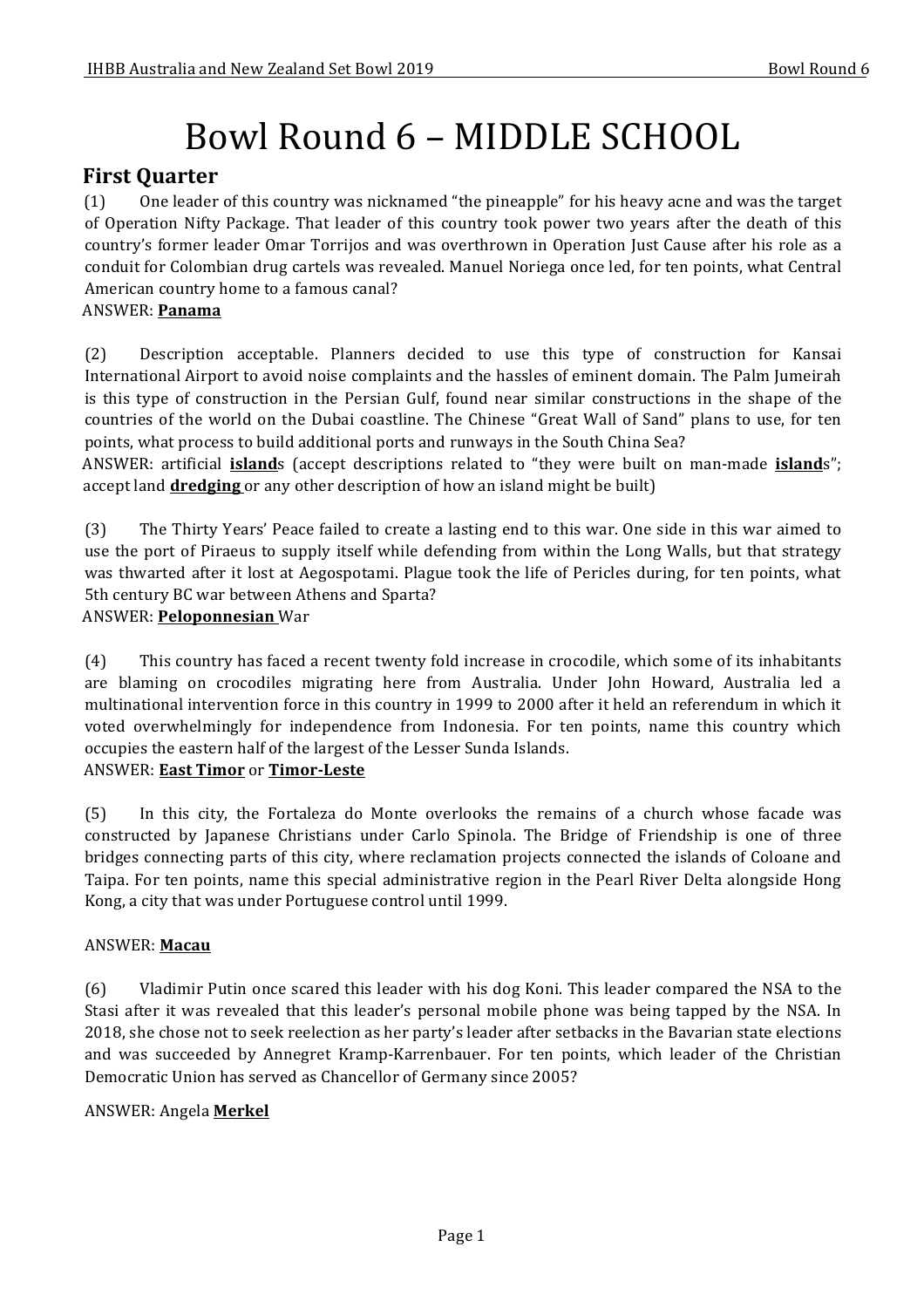(7) A rebellion against this empire was led by one of its former generals, Skanderbeg. This country's government was known as the Sublime Porte and was once based in Edirne. One ruler of this country, Bayezid the Thunderbolt, was captured by Timur at the Battle of Ankara. For ten points, name this empire that was led by Murad II and other sultans from what is now Turkey. ANSWER: **Ottoman** Empire

(8) The British Legions under Miguel de la Torre lost to Jose Antonio Paez, who led this nation's forces at the Battle of Carabobo. Simon Bolivar's Decree of War to the Death primarily pertained to this country. For ten points, name this South American country that gained independence after the Battle of Lake Maracaibo and which has been the site of recent political unrest against the Maduro regime in Caracas.

ANSWER: **Venezuela**

# **Second Quarter**

(1) The Barmakids were influential during the rule of this dynasty, which suppressed a series of African slave revolts called the zanj. This empire defeated the Tang Dynasty at the Battle of Talas River, although its last ruler al-Musta'sim, was rolled up in a carpet and trampled to death during Hulagu Khan's 1258 siege of its capital. For ten points, name this Baghdad-based caliphate that succeeded the Umayyad.

ANSWER: **Abbasid** Caliphate (accept al-Khilafatu al-**Abbasiyah**)

BONUS: Abbasid caliph Harun al-Rashid founded this library in Baghdad, which became a center of learning for science and the humanities. It was destroyed in the 1258 sack of Baghdad. ANSWER: **House of Wisdom** (or **Bayt al-Hikmah**)

(2) This battle began after one side marched through Normandy to provoke the Duke of Guyenne. A successful attack against the enemy baggage train in this battle was the only bright spot for the losing side, whose heavy cavalry was neutralized by heavy rains, mounted stakes, and English longbows. For ten points, name this 1415 battle, a victory for England in the Hundred Years' War. ANSWER: Battle of **Agincourt**

BONUS: Which English king commanded English forces at the Battle of Agincourt and is the subject of a history play by Shakespeare in which the battle figures? **ANSWER: Henry V** 

(3) A cheese spread made by this civilization was known as Moretum. This civilization built the Barbegal complex to as a watermill to process grain, and they used the Burdigala region to grow wine grapes. Garum was a fish sauce created by this civilization, whose Frumentarii secret service collected wheat. For ten points, name this ancient civilization whose agricultural writings include works by Cato the Elder.

#### ANSWER: ancient **Rome** (or **Roman**)

BONUS: The oldest surviving work of prose in Latin is Cato the Elder's work on agriculture, which heavily influenced this Roman writer's ten volume Natural History. ANSWER: **Pliny** the Elder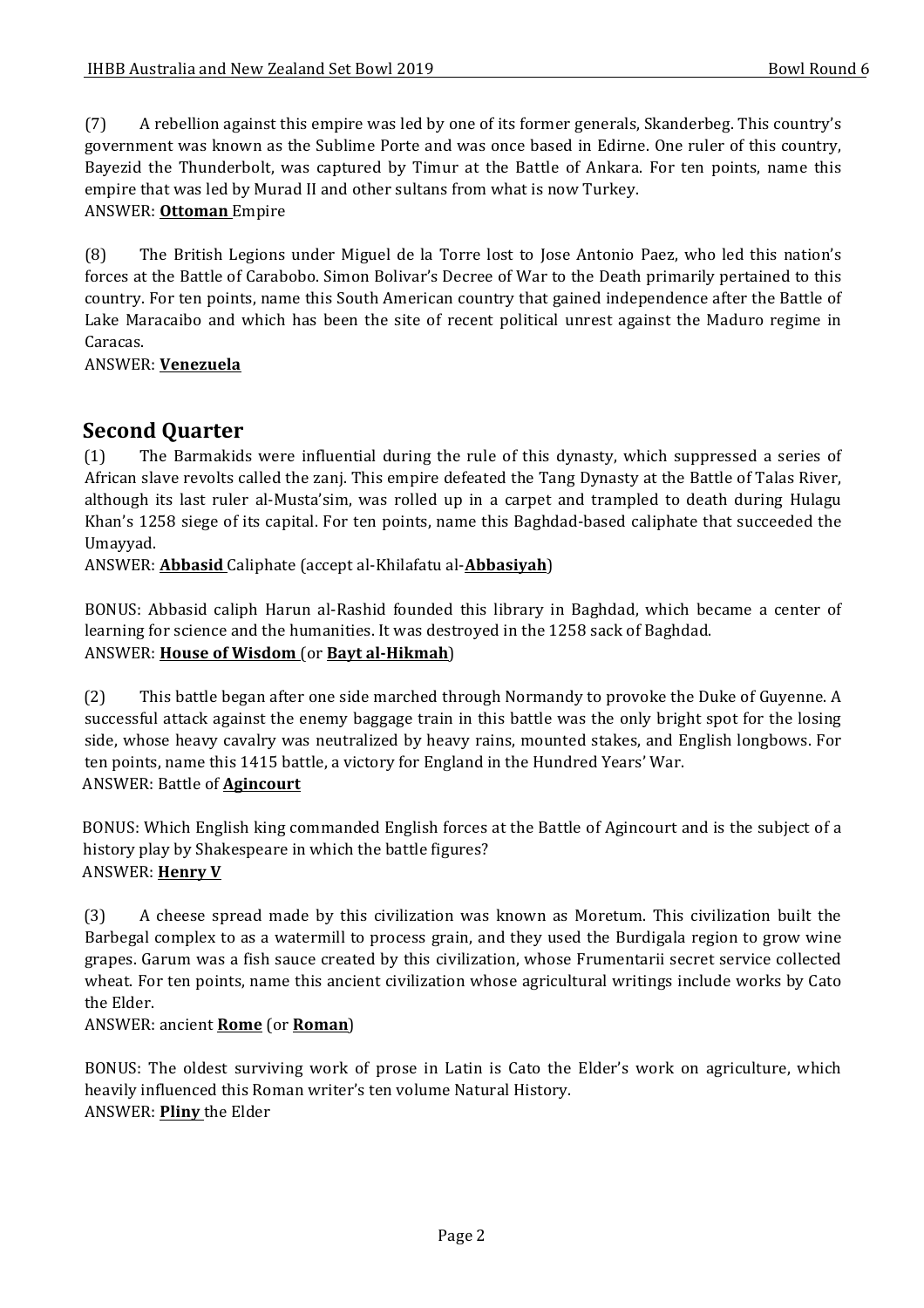(4) This country liberalized under the leadership of Wladyslaw Gomulka [vlad-ee-slav go-moo-ka]. The wave of protests that eventually overthrew this country's Communist government began at the Lenin Shipyard. For ten points, name this Eastern European country where Lech Walesa [lek vah-wensah] led the Solidarity movement.

#### ANSWER: **Poland**

BONUS: The Lenin Shipyard is found in, and now named for, this Polish city on the coast of the Baltic Sea.

#### ANSWER: **Gdansk** (or **Danzig**)

(5) In an address, this man claimed that "God and history will remember your judgement" and later said "It is us today. It will be you tomorrow". That address to the League of Nations took place after his country was invaded by Italian forces in 1935. For ten points, name this Emperor of Ethiopia revered by the Rastafari movement.

#### ANSWER: **Haile Selassie** I

BONUS: Haile Selassie is revered in the Rastafarian religious movement which first developed on which island?

#### ANSWER: **Jamaica**

(6) Early on this in work, a religious figure calls for the return of his daughter Chryseis, who had been abducted. The "Catalogue of the Ships" is a section of this work whose central event occurs after the wife of Menelaus is abducted by the brother of Hector. Paris is killed in this work whose aftermath is the subject of the *Odyssey*. For ten points, name this Homeric epic that focuses on the Trojan War.

#### ANSWER: *The Iliad*

BONUS: Which man personally carried a copy of *The Iliad* during his conquests in Asia in the 4<sup>th</sup> century BC?

#### **ANSWER: Alexander the Great**

(7) At the beginning of this event, a cannon firing led to the release of 25,000 pigeons, many of whom defecated on the audience. At this event, Luz Long competed against an African-American track and field star who won four gold medals named Jesse Owens. For ten points, name this pre-World War II athletic event that was overseen by Adolf Hitler.

#### ANSWER: 1936 **Berlin** Summer **Olympics**

BONUS: The cancelled 1940 Olympics were scheduled to take place in which Asian capital city, which eventually hosted it in 1964? ANSWER: **Tokyo**

(8) This man, who was the first to reprint a Masonic book in America, compiled thirteen virtues in his unfinished autobiography. This ambassador to France obtained the letters of Thomas Hutchinson, and drew a political cartoon of a chopped-up snake with the words "Join or Die" to support his Albany Plan. For ten points, name this Founding Father and author of Poor Richard's Almanack, who performed a famous kite experiment in a thunderstorm.

ANSWER: Benjamin **Franklin**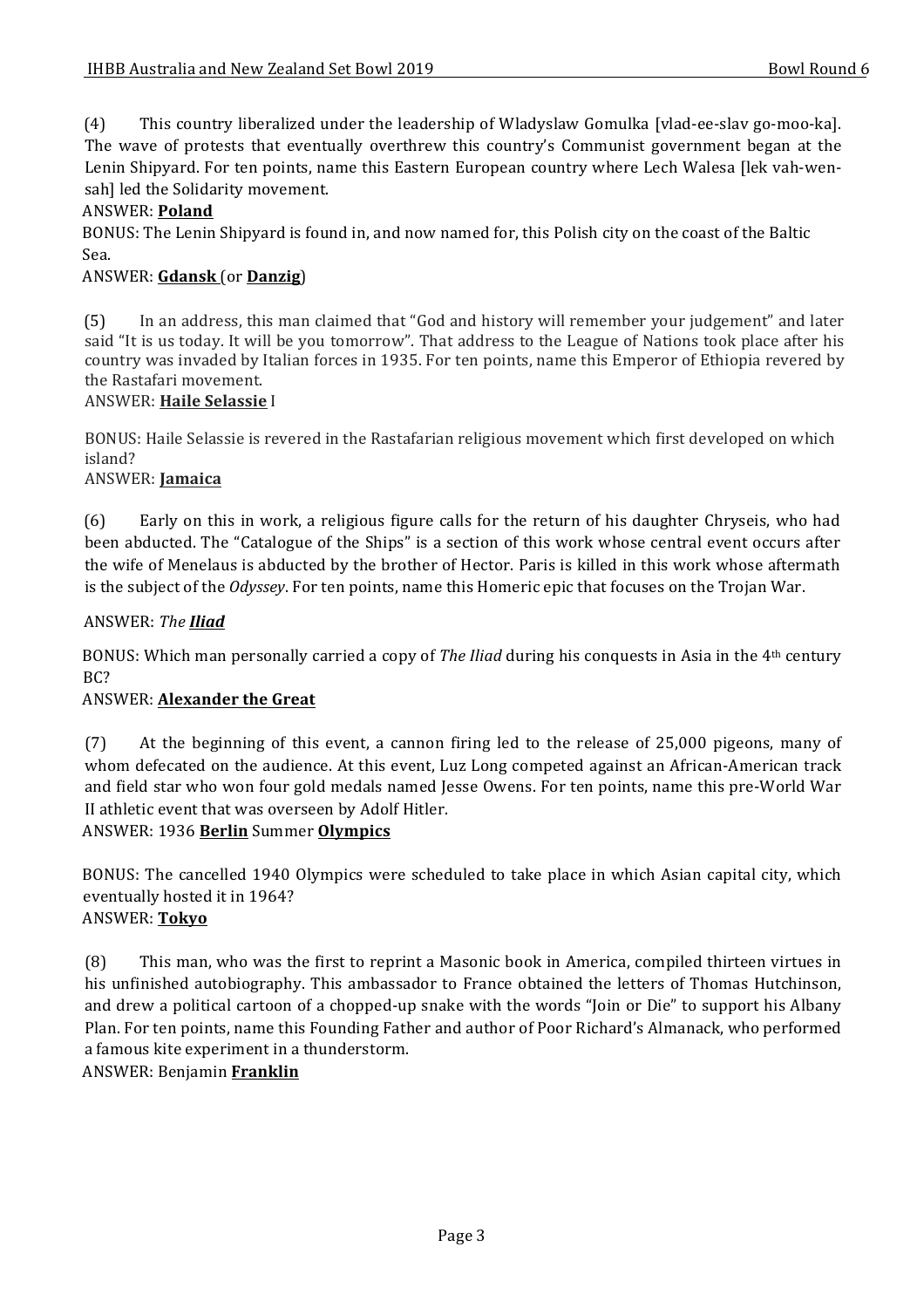BONUS: Benjamin Franklin founded this Ivy League university in Philadelphia, currently home to the Wharton School.

ANSWER: University of **Pennsylvania**

# **Third Ouarter**

The categories are ...

1. Revolutionaries 2. Joseph Stalin 3. The Decline of Imperial China

# **Revolutionaries**

Name the...

(1) Country where Yukio Mishima committed seppuku in 1970 after a failed coup d'etat.

# ANSWER: **Japan**

(2) Country whose National Army was joined by Lakshmi Sahgal, who fought for independence from Britain.

# ANSWER: **India**

(3) Country where Metis leader and revolutionary Louis (**pr. LOO-ee**) Riel fought in the Red River Rebellion

# ANSWER: **Canada**

(4) Country whose 1791-1804 revolution was led by ex-slave Toussaint L'Ouverture.

ANSWER: **Haiti**

- (5) Man who led Philippine forces against Spain and the US; in 1899, he became the first President of the Philippines.
- ANSWER: Emilio **Aguinaldo**
- (6) Country where Nathan Hale said "I only regret I have but one life to give for my country."

ANSWER: USA or **United States** of America

# **Joseph Stalin**

Name the...

(1) Predecessor to Stalin as leader of the Soviet Union.

ANSWER: Vladimir Ilyich **Lenin** (or Vladimir *Ulyanov*)

- (2) Russian revolutionary whom Stalin exiled and had killed in Mexico in 1940.
- ANSWER: Leon **Trotsky**
- (3) 1945 conference, held in the Crimea, of the leaders of the US, UK, and USSR to discuss a post-World War II peace plan.

ANSWER: **Yalta** Conference

(4) Modern country where Stalin killed millions of people in a famine known as Holodomor in the 1930s. 

# ANSWER: **Ukraine**

(5) Ethnicity of Stalin, as well as Mikhail Saakashvili and others in the Caucasus region

# ANSWER: **Georgia**n

- (6) Year in which Stalin was taken by surprise by Operation Barbarossa.
- ANSWER: **1941**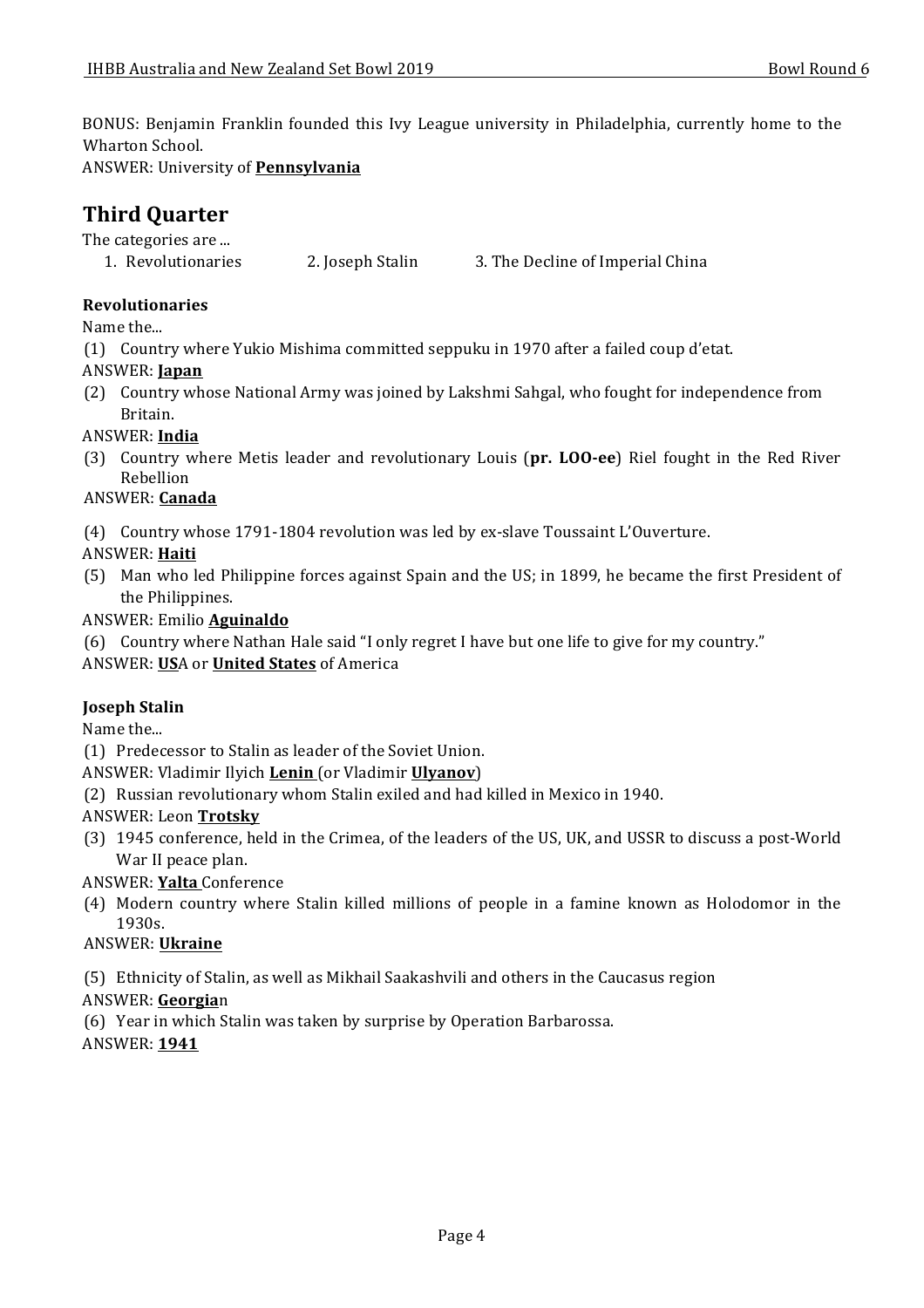### **The Decline of Imperial China**

Name the...

- (1) Final dynasty of China.
- ANSWER: **Qing** [ching] Dynasty (do not accept Qin Dynasty)

(2) Century in which that dynasty fell during the Xinhai [**shin-high**] Revolution.

ANSWER: 20th century (accept 1900s)

- (3) City where the final Emperor of China resided in the Forbidden City.
- ANSWER: **Beijing** (accept **Peking**)
- (4) General and mentor to Chiang Kai-Shek who organized several post-Imperial governments.
- ANSWER: **Sun** Yat-sen (accept **Sun** Zhongsha)
- (5) Empress Dowager who led a coup against the Hundred Days' Reform.
- ANSWER: Empress Dowager **Cixi** (accept Empress **Xiaoqinxian**; accept **Xingzhen**)
- (6) Government official who assumed the name Hongxian [hong-shee-ahn] Emperor in a short-lived bid for power.

ANSWER: **Yuan** Shikai

# **Fourth Quarter**

(1) **A clash at Brandy Station took place just before this battle, depriving one side of JEB Stuart's cavalry. The (+) 20th Maine regiment was led by Joshua Chamberlain in defending Little Round Top during this battle, which culminated in an ill-fated attack on** (\*) Cemetery Ridge by George Pickett's forces. For ten points, name this 1863 battle in Pennsylvania known as the turning point of the Civil War.

ANSWER: Battle of **Gettysburg** 

(2) **In accordance with the Donations of Alexandria, this ruler became joint monarch with Caesarion. Plutarch relates how this ruler hid in a (+) carpet in order to meet with Julius Caesar. This ruler allegedly committed suicide by allowing an asp to bite her breast after her forces were defeated at the Battle of Actium by** (\*) Octavian. For ten points, name this pharaoh, the lover of Marc Antony.

ANSWER: **Cleopatra** VII Philopator

(3) Numerous works written in this country, including Ruslan and Lyudmila and Kashchey the Immortal, use the  $(+)$  whole tone scale to give a sense of foreboding evil, a technique **developed** by a group that included Cesar Cui and was led by Mily (\*) Balakirev. For ten points, name this country where nationalism was promoted by The Mighty Handful, a group of five composers including Modest Mussorgsky, Alexander Borodin, and Nikolai Rimsky-Korsakov.

ANSWER: **Russia** (do not accept Soviet Union)

(4) **This man played for the Birmingham Barons baseball team while he was temporarily** retired from his main sport. This man's most successful teammates included a man now known **for his** (+) basketball diplomacy with North Korea, Dennis Rodman. This man, who led his team **to two "three-peats" in the 1990's became famous as a spokesman for** (\*) Gatorade, and his success led Nike to brand a line of shoes after him. For the point, name this star for this Chicago Bulls, often considered the best basketball player of the  $20<sup>th</sup>$  century.

#### ANSWER: Michael **Jordan**